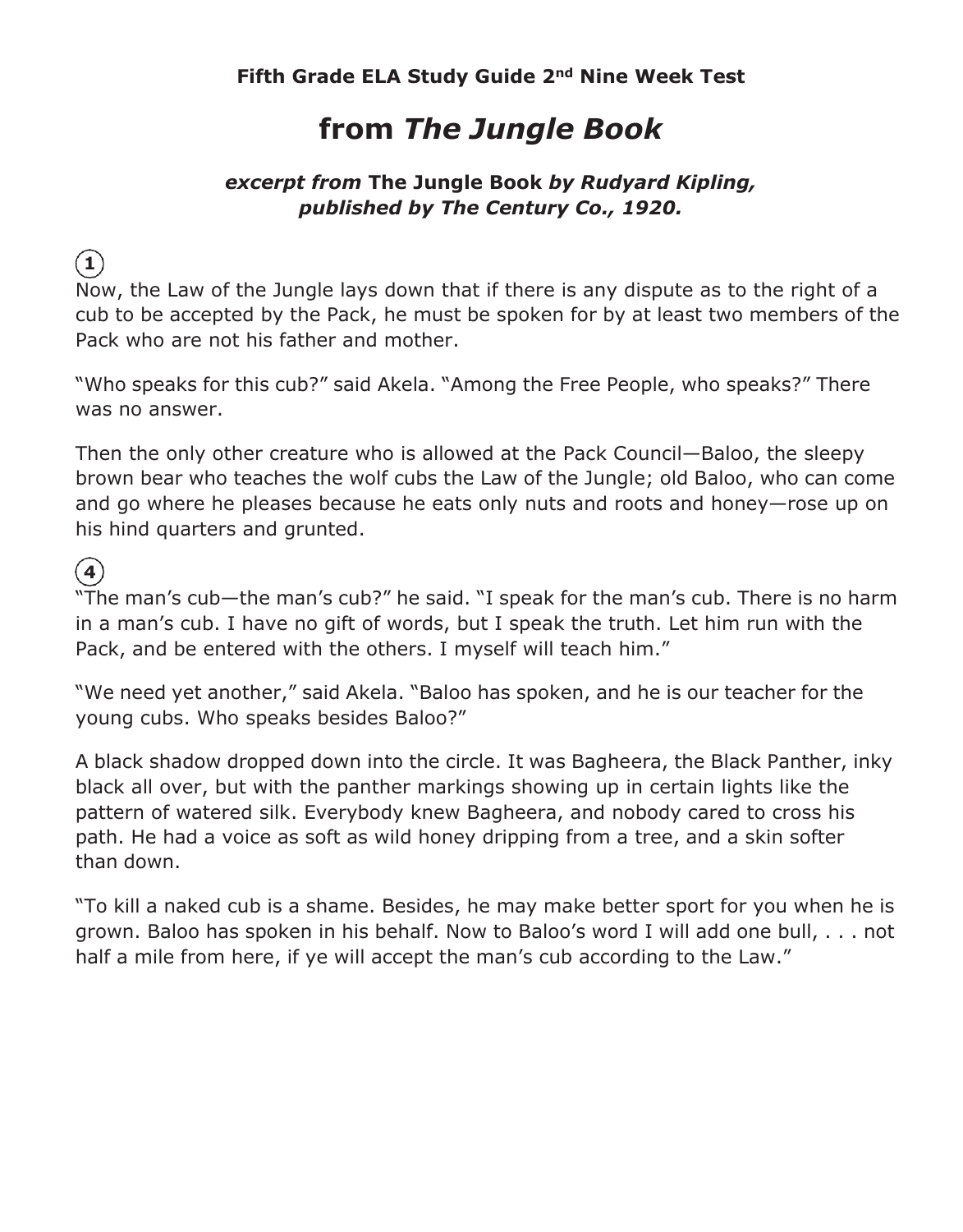There was a clamor of scores of voices, saying: "What matter? He will die in the winter rains. He will scorch in the sun. What harm can a naked frog do us? Let him run with the Pack. Where is the bull, Bagheera? Let him be accepted." . . .

"It was well done," said Akela. "Men and their cubs are very wise. He may be a help in time."

"Take him away," he said to Father Wolf, "and train him as befits one of the Free People."

And that is how Mowgli was entered into the Seeonee wolf-pack for the price of a bull and on Baloo's good word.

Now you must be content to skip ten or eleven whole years, and only guess at all the wonderful life that Mowgli led among the wolves. . . . He grew up with the cubs, though they of course were grown wolves almost before he was a child. Father Wolf taught him his business, and the meaning of things in the jungle, till every rustle in the grass, every breath of the warm night air, every note of the owls above his head, every scratch of a bat's claws as it roosted for a while in a tree, and every splash of every little fish jumping in a pool, meant just as much to him as the work of his office means to a business man. When he was not learning he sat out in the sun and slept, and ate, and went to sleep again; when he felt dirty or hot he swam in the forest pools. . . .

. . . He took his place at the Council Rock, too, when the Pack met. He discovered that if he stared hard at any wolf, the wolf would be forced to drop his eyes, and so he used to stare for fun.

At other times he would pick the long thorns out of the pads of his friends, for wolves suffer terribly from thorns and burs in their coats. He would go down the hillside into the [farmed] lands by night, and look very curiously at the villagers in their huts. . . .

Mother Wolf told him once or twice that Shere Khan was not a creature to be trusted. . . . A young wolf would have remembered that advice every hour. Mowgli forgot it because he was only a boy—though he would have called himself a wolf if he had been able to speak in any human tongue. . . .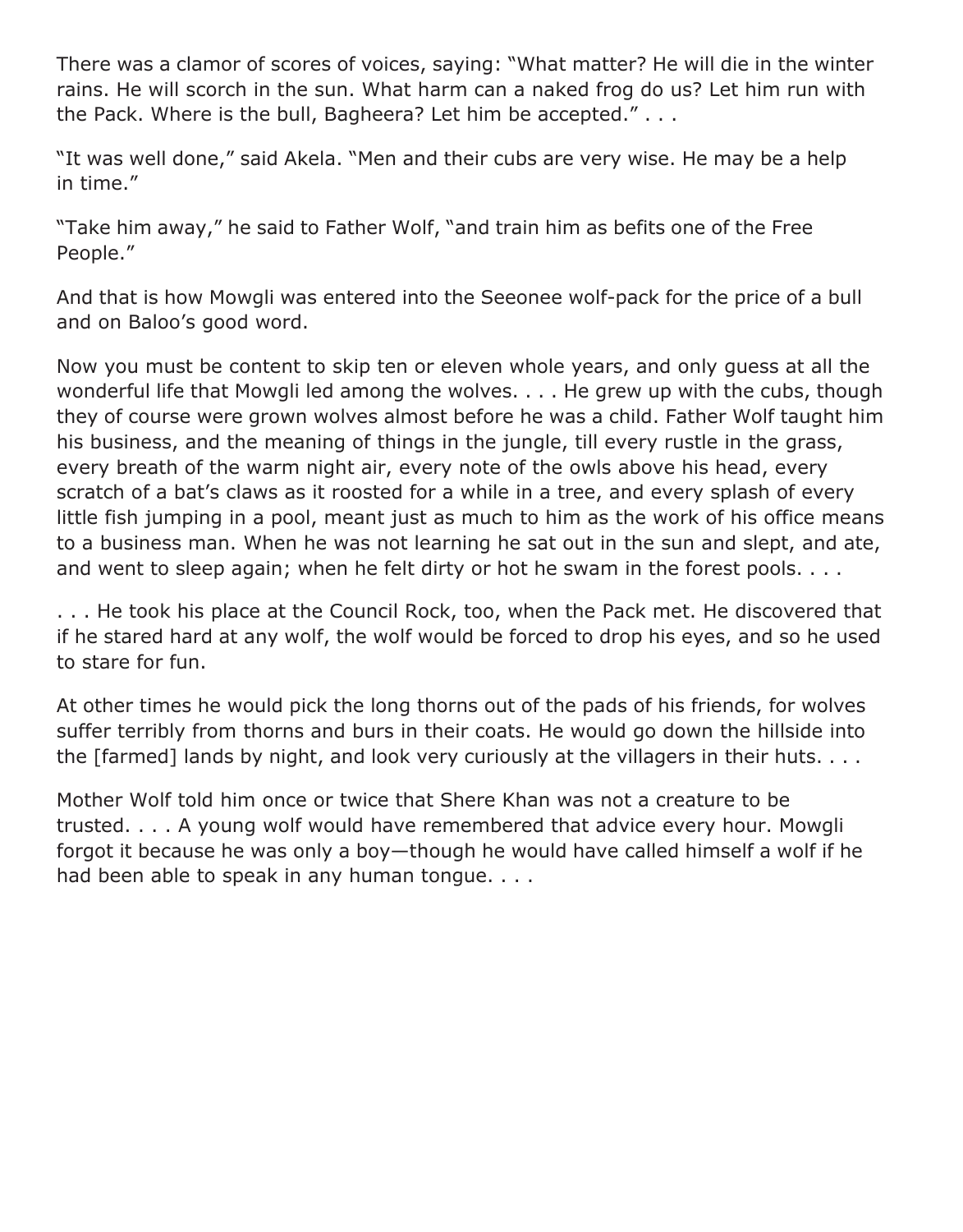1. Read these sentences from paragraph 4.

"'There is no harm in a man's cub. I have no gift of words, but I speak the truth.'"

What does Baloo mean when he says, "I have no gift of words"?

- A He feels that his words are worthless.
- B He does not have a present for the man's cub.
- C He does not express his thoughts beautifully.
- D He fears the others will not understand him.
- 2. How are Baloo and Bagheera alike?
- A. They both offer to teach the man's cub as he grows up.
- B. They both think the man's cub should be accepted into the pack.
- C. They both offer a bull in return for allowing the man's cub into the pack.
- D. They both believe the man's cub will be useful to the pack someday.
- 3. Which sentence from the selection supports the idea that Bagheera does not have any real concern for Mowgli, even though he asks the Pack Council to accept him?
	- A "Everybody knew Bagheera, and nobody cared to cross his path."
	- B "To kill a naked cub is a shame."
	- C "'Besides, he may make better sport for you when he is grown.'"
	- D "Baloo has spoken in his behalf."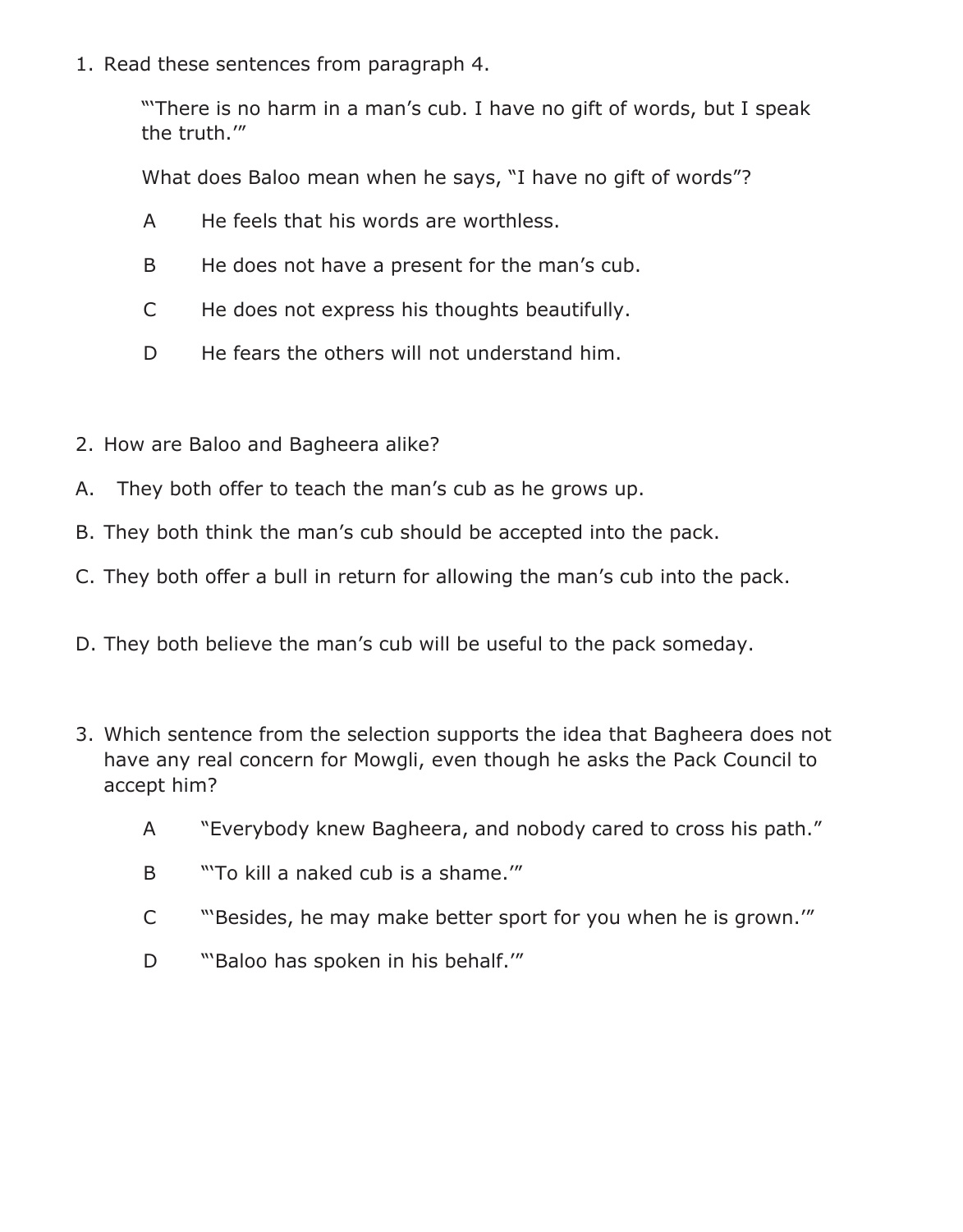4. Read this sentence from paragraph 1.

"Now, the Law of the Jungle lays down that if there is any dispute as to the right of a cub to be accepted by the Pack, he must be spoken for by at least two members of the Pack who are not his father and mother."

What does the word *dispute* mean?

- B opinion
- C reason
- D feeling

.

- 5. What is a theme of this selection?
	- A Important decisions should be made by the leader of a group.
	- B Wild animals are right to see humans as a great threat.
	- C Animals and humans need each other to stay safe in the jungle.
	- D An outsider can learn the ways of others if they accept him.
- 6. How does the narrator's point of view affect how the story is told?
	- A It suggests that Mowgli grew up faster than the wolf cubs.
	- B It suggests that the Law of the Jungle is foolish.
	- C It shows that Mowgli enjoys his childhood with the wolves.
	- D It shows that nature is cruel to those who do not belong.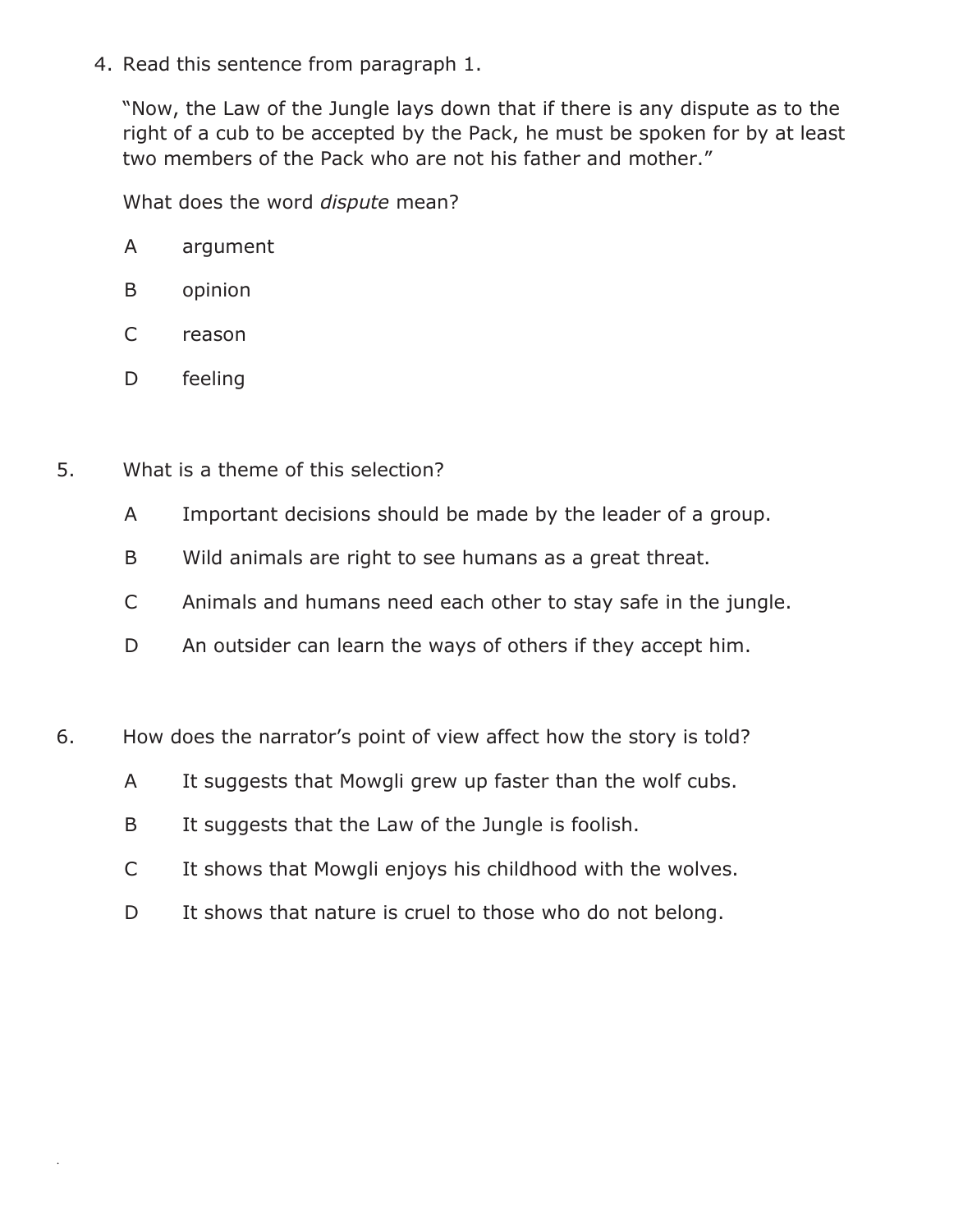7 Read this sentence from the selection.

"Mowgli forgot it because he was only a boy—though he would have called himself a wolf if he had been able to speak in any human tongue......"

What is the meaning of the word *tongue* in this sentence?

- A language
- B time
- C land
- D instrument
- 8 How do the members of the Pack Council respond to Baloo's and Bagheera's suggestion?
	- A They refuse to honor it.
	- B They decide to change the law.
	- C They accept Mowgli into the Pack.
	- D They offer another answer.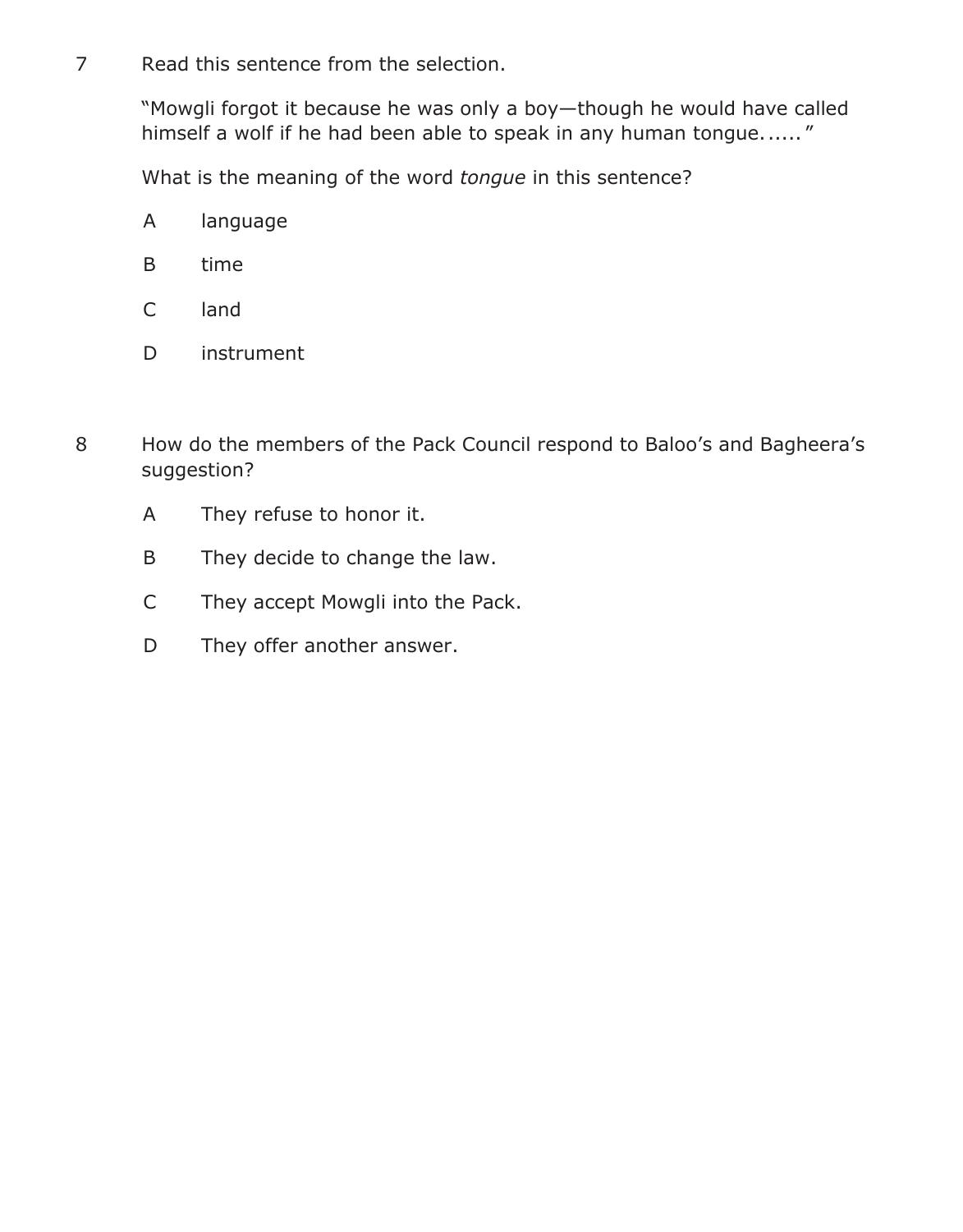# **How Humpbacks Go Fishing**

#### *by Linda Brown Anderson,* **Highlights**

Humpback whales are known for feeding alone or in pairs. Most of the time, they plow through the ocean with their huge mouths open, scooping up thousands of tiny shrimplike creatures called krill. But humpbacks that live near the west coast of North America have a surprising and spectacular way of catching fish. When they spot a school of herring, the humpbacks dive into the depths and close in on the fish from below. A steady flow of bubbles rises to the surface, forming a circle.

Suddenly, all of the whales explode out of the water at once, right in the middle of the bubble-circle. Their huge mouths are open and full of silver, wriggling fish.

Scientists wanted to know more about how the whales fed on schools of fish. Using underwater microphones, they listened to humpbacks as they fed. The whales made magnificent trumpetlike sounds as they swept up and ate the fish.

**4**

The researchers also used the Crittercam, a video camera that can be attached harmlessly to the back of a whale. It showed that the whales waved their huge flippers back and forth as they fed.

### **5**

Most researchers thought the humpbacks were fighting over the fish. Whales are known to use bubbles and loud calls when they try to chase away other whales. Maybe they also waved their flippers to shoo one another away.

#### **A Deep Mystery**

Dr. Fred Sharpe had a radical idea for the late 1980s, when he began his research. Maybe the whales were working together!

**7**

Dr. Sharpe led a team of researchers. They used sonar to "see" deeper into the water. A sonar device sends out sound waves, then catches the echoes of those waves after they bounce off objects, such as whales, fish, and bubbles. Using the echoes, the sonar creates pictures of the objects.

The sonar showed that, to a humpback, bubbles are tools. A single whale swims below the fish, carefully releasing air from its blowhole to create a wall of bubbles.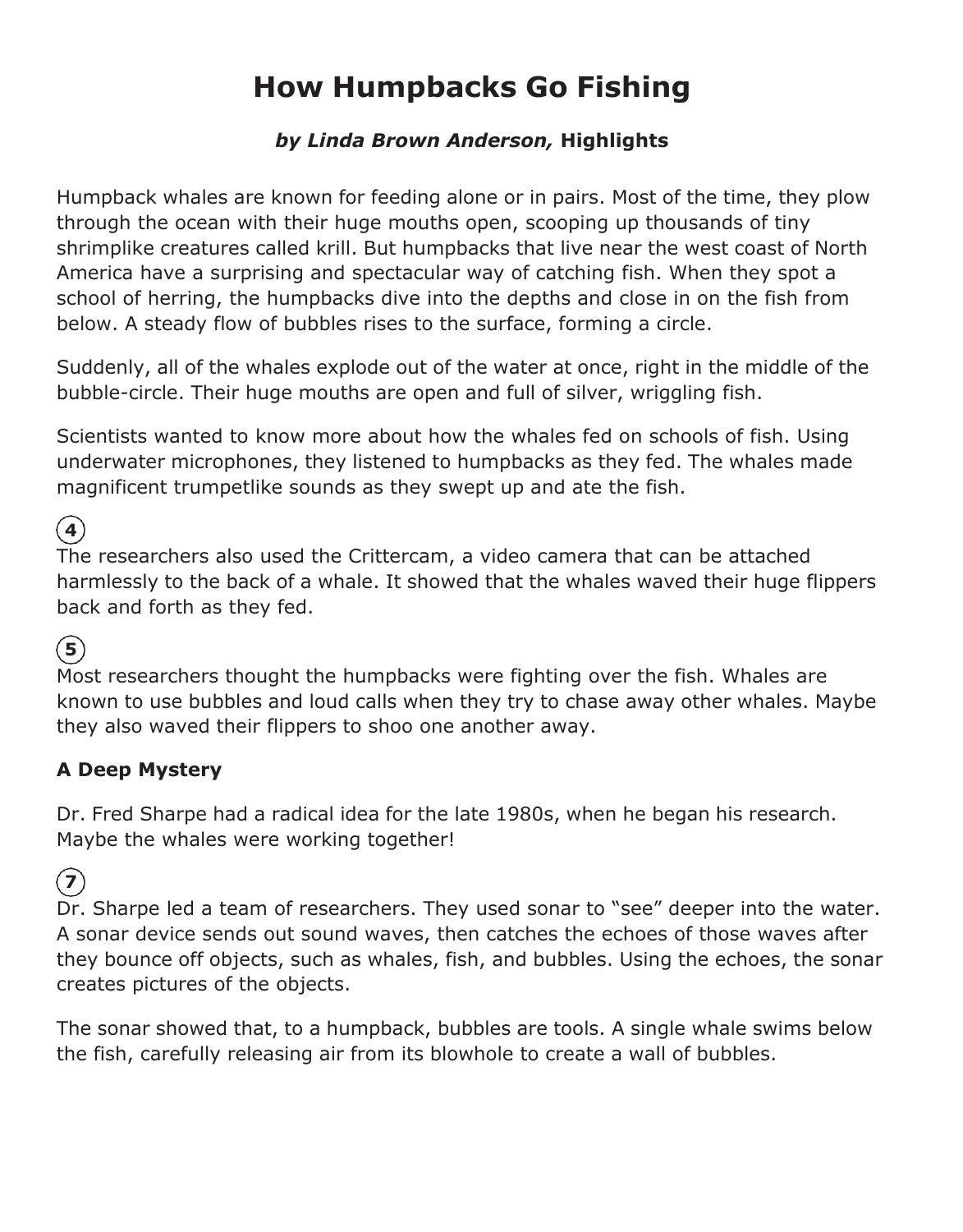**9**

Also using sonar, the scientists saw other whales moving toward the herring, chasing the fish toward the bubble wall. The herring were reluctant<sup>1</sup> to try to escape through the bubbles. The bubble-blowing whale began to swim in a circle, making the wall of bubbles go all the way around the fish. The fish were trapped in a bubble net!

Using an underwater microphone, the research team recorded the sounds of the whales. The whales swam under the herring and began their trumpetlike calls. Then the whales swam upward all at once, waving their flippers, and gulped a large number of fish.

The whales were working together!

How did the whales use their calls and flippers to help catch their food?

To find out, Dr. Sharpe and his team placed a school of herring into an aquarium. Then the researchers pumped in air to make a wall of bubbles. The fish would not swim through the bubbles.

**14**

When the researchers played a recording of feeding calls by humpbacks, the herring dashed away from the sounds. The sounds make it easier to trap the fish in the bubble net.

The scientists also placed a model of a humpback flipper into the aquarium. Like a real humpback flipper, the model was dark on one side and white on the other. As the researchers turned the flipper and flashed the white underside at the school, the fish quickly swam away.

#### **Working as a Team**

Now Dr. Sharpe understood how humpbacks feed together. One whale forms a wall of bubbles around the fish. Other whales approach from the sides and from below. One of the whales, the leader, makes calls from below that send the fish toward the surface and into the ring of bubbles. As the fish are squeezed into a tighter group, the bubbleblowing whale continues to swim in a circle, closing the net and trapping the fish in a bubble corral.

Finally, all of the whales swim up into the feast of fish, making trumpetlike calls and flashing the white sides of their flippers to keep the trapped fish from escaping between them.

<sup>1</sup>**reluctant:** unwilling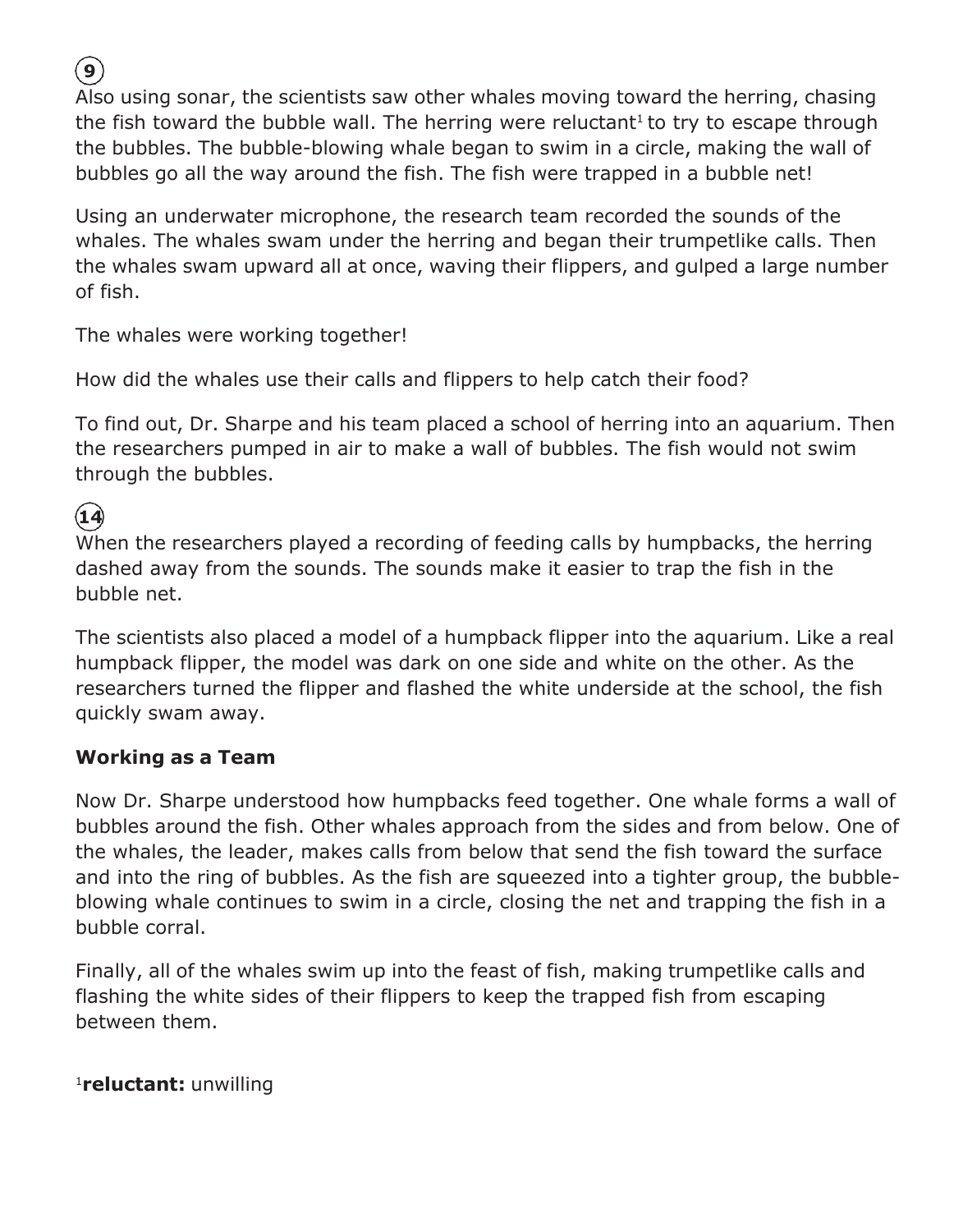Over the years, the research group has seen that humpback whales often live and hunt together for years. Each time they go fishing, the same whales play the same roles: bubble blower, first caller, and so on.

Thanks to Dr. Sharpe and his co-workers, we now know something about humpback intelligence. We also know that these famous "loners" actually can form lifelong relationships with others of their species.

- 9. Which sentence from the selection supports the ideas that humpbacks work in groups and form lifelong relationships with other whales?
	- A "Humpback whales are known for feeding alone or in pairs."
	- B "When they spot a school of herring, the humpbacks dive into the depths and close in on the fish from below."
	- C "Whales are known to use bubbles and loud calls when they try to chase away other whales."
	- D "Over the years, the research group has seen that humpback whales often live and hunt together for years."
- 10. Which sentence from the selection shows why scientists at first thought the whales were fighting each other for food?
	- A "Most of the time, they plow through the ocean with their huge mouths open, scooping up thousands of tiny shrimplike creatures called krill."
	- B "Suddenly, all of the whales explode out of the water at once, right in the middle of the bubble-circle."
	- C "Whales are known to use bubbles and loud calls when they try to chase away other whales."
	- D <sup>"</sup>A single whale swims below the fish, carefully releasing air from its blowhole to create a wall of bubbles."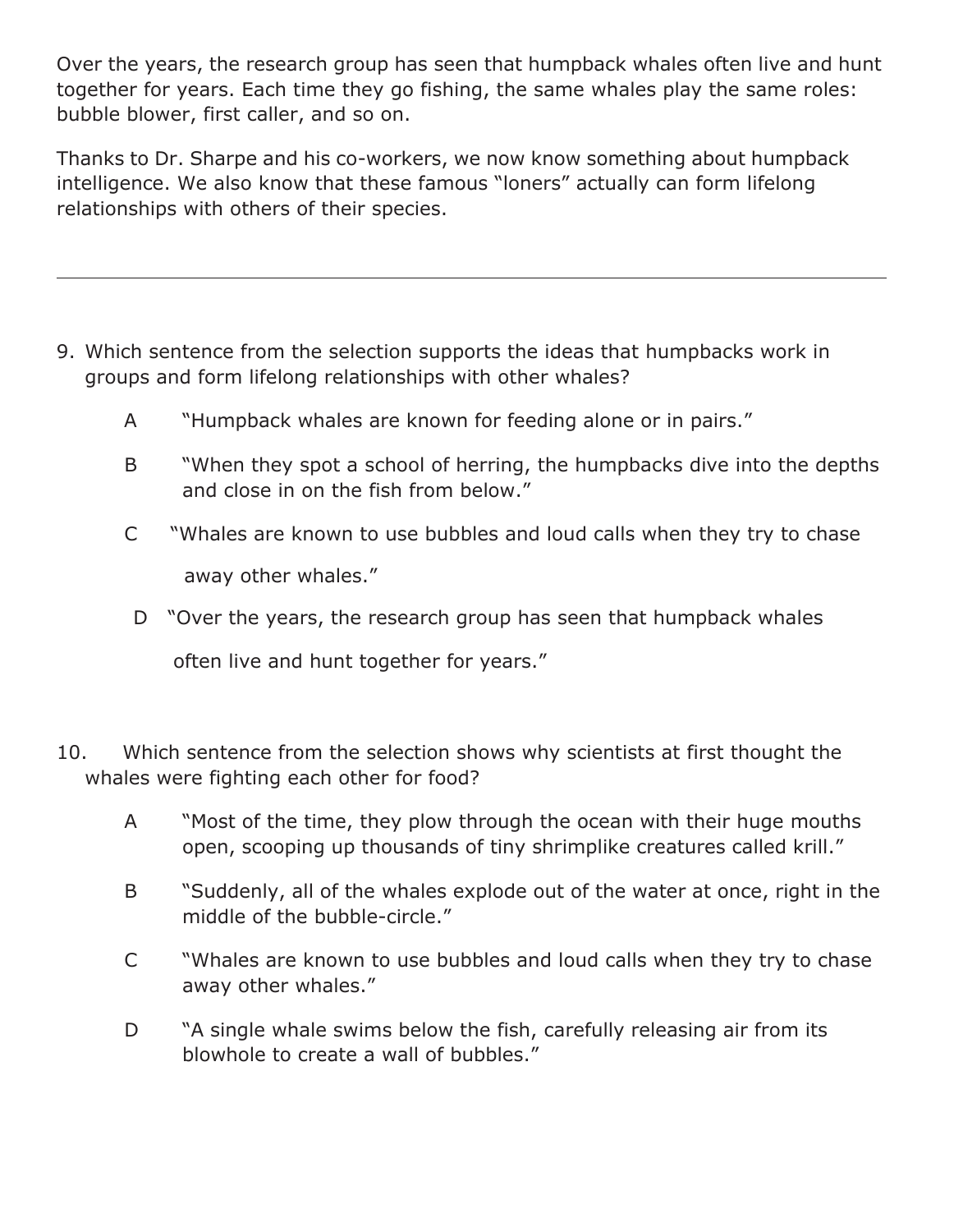- 11. Why do scientists think that herring are afraid of light-colored objects?
	- A. They live in the dark depths of the ocean, not near the lighter surface ofthe water.
	- B. They swim away from the white side of the flipper model, not thedark side.
	- C. They will not swim through the bubbles that the whales create.
	- D. They behave differently in lighter tanks than they do in dark ones.
	- 12. How do herring react to the bubbles the whales blow?
		- A They very quickly swim toward them.
		- B They avoid swimming through them.
		- C They begin swimming next to them.
		- D They generally ignore them.
		- 13. According to paragraph 7, what do sonar devices use to find things underthe water?
			- A sound
			- B touch

.

- C cameras
- D temperature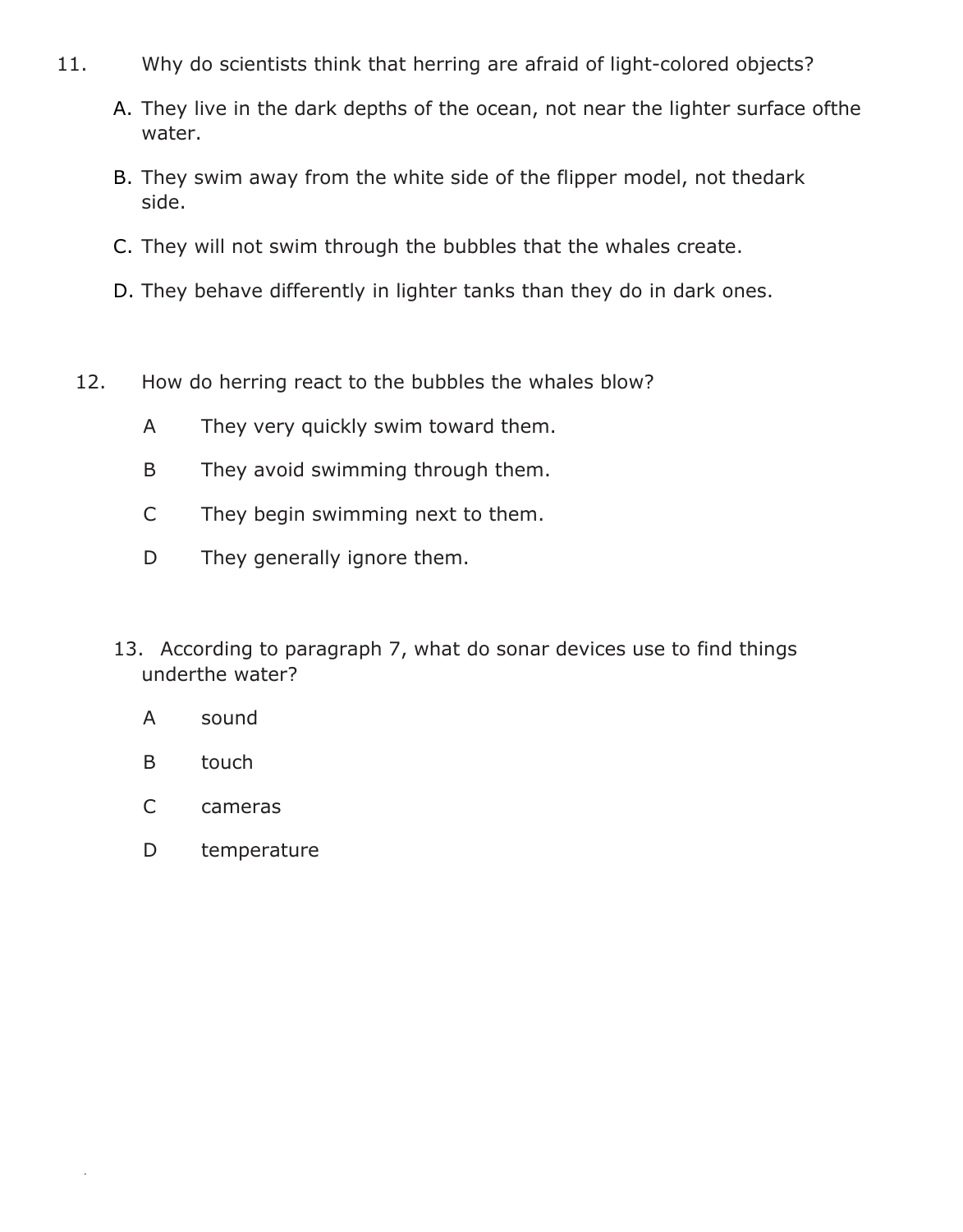- 14. Which paragraph has evidence to support the claim, "The whales were working together"?
	- A paragraph 4
	- B paragraph 5
	- C paragraph 9
	- D paragraph 14
- 15. Read this sentence from the selection.

"Most of the time, they plow through the ocean with their huge mouths open, scooping up thousands of tiny shrimplike creatures called krill."

What does the phrase "plow through" tell about the whales?

- A They are splitting things in half.
- B They are swimming awkwardly.
- C They are moving forcefully.
- D They are making bubbles.